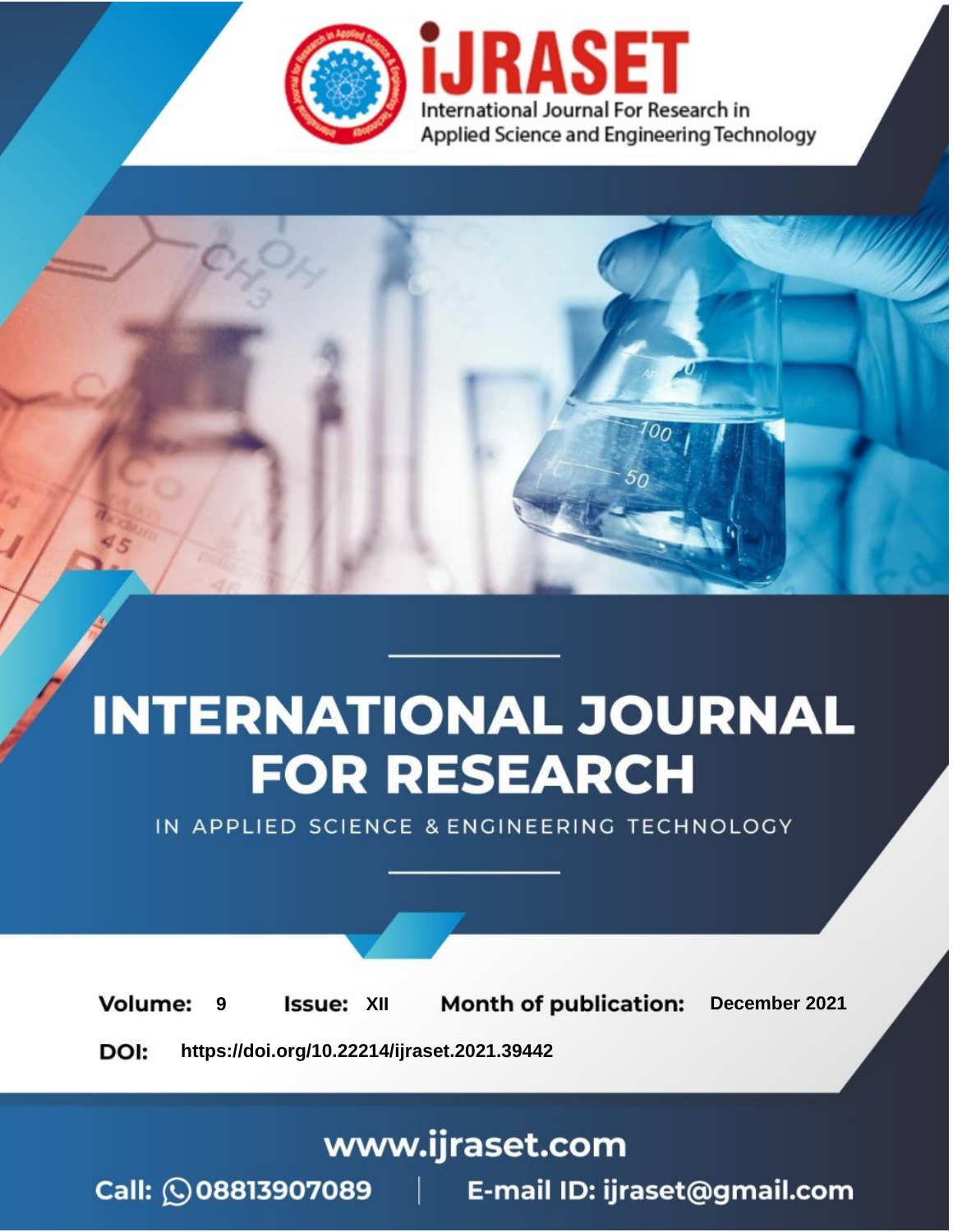

## **Methodological Status of the Concept of World Picture and its Philosophical Origins**

Halimova Firuza Rustamovna, *Assistant Professor of SamSIFL*

*Abstract: The world picture in a literary text is created by linguistic means, while it reflects the individual picture of the world in the mind of the writer and is embodied in the selection of elements of the content of the work of art; the selection of the language means used; in the individual use of figurative means. The artistic picture of the world is a secondary, mediated the world picture, and it is mediated twice - by language and individually - by the author's conceptual picture of the world. Keywords: artistic reality, worldview, methodological characteristics, reality, linguistic approach.*

## **I. INTRODUCTION**

In Soviet literary studies, the problem of a comprehensive study of this phenomenon was first posed in the work of B.S. Mailah. By an artistic picture of the world, the author understands "a synthetic panoramic representation of the concrete reality of certain ranges of space and time recreated by all kinds of art" [Mailah, 1983. p.120]. According to T.A. Chernysheva, this term was more successful than the methodologically amorphous "artistic reality", since it was "intended to remind that a work of art reflects real reality, but this reflection is not adequate, not mirrored, that reality created by the artist's imagination lives according to its own laws" [Chernysheva, 1986. p. 56].

Philosophical literature has formed its own approaches to the definition of the concept of an artistic picture of the world:

- *1)* Worldview, according to which the artistic picture of the world represents the core of worldview knowledge and beliefs;
- *2)* Epistemological, defining the place and role of the artistic picture of the world in the cognitive understanding of reality;
- *3)* Figurative-semantic, based on the specifics of the language of art [Pestryakova, 2001].

The philosophical aspect of the study of the world picture emphasizes the relationship of this concept with consciousness, thinking, reflection, worldview, representation, reality, etc. Hence, the essential characteristics of the world picture as an integrative education based on the reflection of information are revealed; models, pictures of reality; representations of the world, including the worldview [Golikova, 1996].

An extensive logical and methodological characteristic of the world picture as a special conceptual picture is given by V.I. Postovalova in the collective monograph "The role of the human factor in language: Language and the world picture". According to V.I. Postovalova, a person forms an picture of the world as the basis of his life activity: "The picture of the world is an integral global picture of the world, which is the result of all spiritual activity of a person, and not any one of its sides. The picture of the world as a global picture of the world arises in a person during all his contacts with the world" [Postovalova, 1988. p.19].

So, the fundamental and starting point of the day of understanding the phenomenon of the world picture is the fact that it is a subjective picture of objective reality created by man.

The very term of the picture of the world goes back to the tradition of German philosophical thought, where it penetrated from the scientific discourse of the early XX century. The use of this concept by L. Wittgenstein in the "Logical and Philosophical Treatise" became widely known: "2.1. We create pictures of facts for ourselves. The picture (das Bild) represents a certain situation in a logical space, represents the existence and non-existence of events. 2.12. The picture is a model of reality. The objects in the picture correspond to the elements of it... 2.141. The picture is a fact. A certain ratio of elements in the picture creates the idea that things relate to each other in this way. This is how the picture connects with reality; it comes into contact with it. 2.161. The picture, in order for it to be an picture of the depicted at all, must be in some way identical to it... 4.01. A sentence is an picture of reality, a model of reality as we imagine it" [Wittgenstein, 1994. pp.8, 9, 19]. And although it is known that the late Wittgenstein revised his views (the key metaphor "language – picture" was replaced by the metaphor "language – game"), when referring to this term, Wittgenstein is most often remembered (see, for example, [Pishchalnikova, 1999]).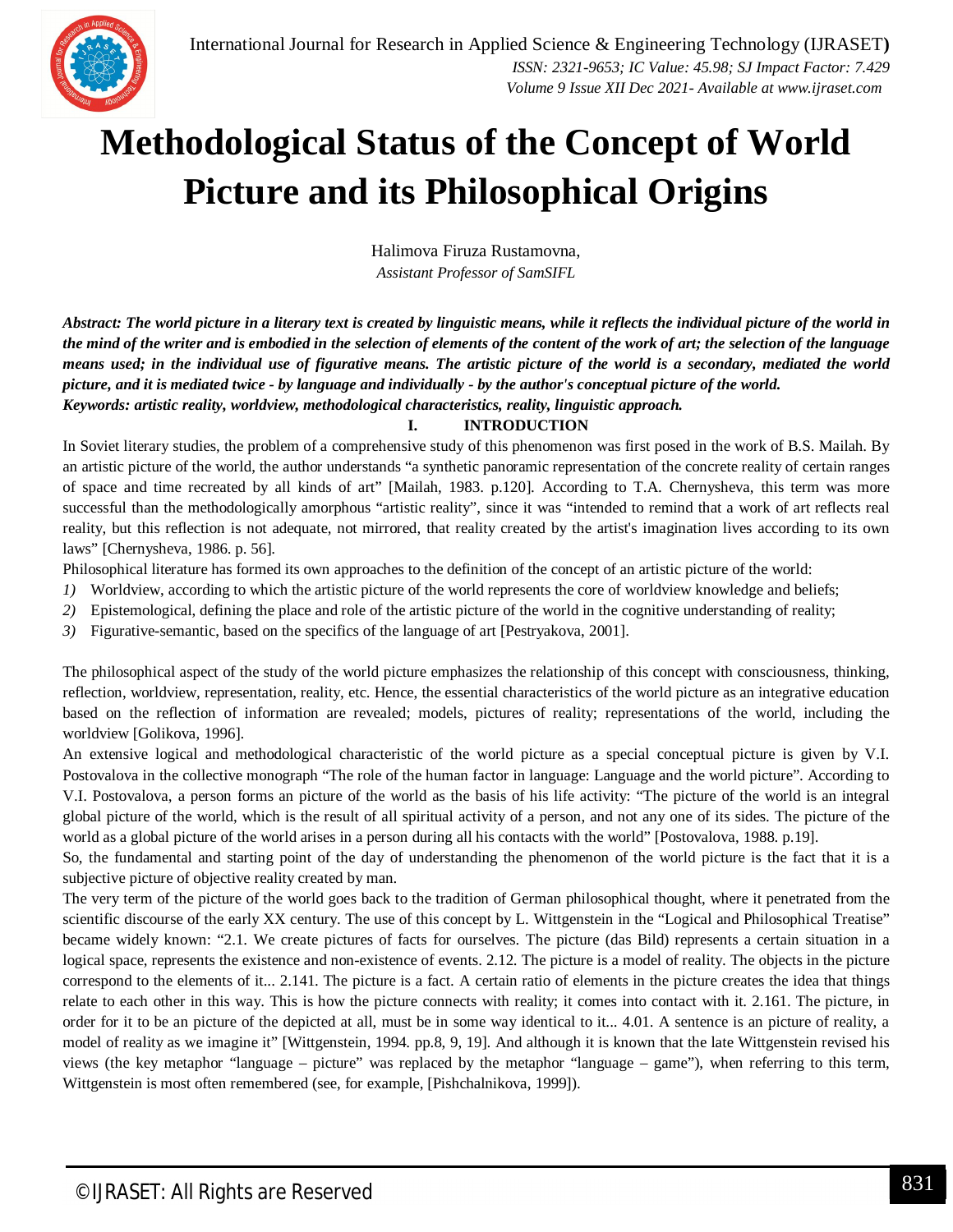

International Journal for Research in Applied Science & Engineering Technology (IJRASET**)**  *ISSN: 2321-9653; IC Value: 45.98; SJ Impact Factor: 7.429*

 *Volume 9 Issue XII Dec 2021- Available at www.ijraset.com*

According to O.A. Radchenko, the internal form of the term "Weltbild" in Weisgerber (not Bild — painting, but Bilden — to create) is dynamic. Weisgerber's postulate about "sprachliches Weltbild" reads: "Linguistic world-creation is understood as all directed spiritual energy acting in the native language, which is used to transform the world by the linguistic community" [Radchenko, 1990. p. 446], which clearly echoes the ideas of V. Humboldt about ergon and energy, about the linguistic worldview.

In a report read in 1938, M. Heidegger speaks about the advancement of the subject in the New European history and the appearance of a picture of the world, a picture of existence as a result of his active cognitive activity. "Where the world becomes an picture, there they start to exist as a whole as what a person is aiming at... In this "make an picture", competence, equipment, purposefulness sounds" [Heidegger, 1986. p.103]. The picture of the world, according to Heidegger— is the result of active reflection, ordering, systematic work of human thought, not a picture depicting the world, but the world understood as an picture. "The main process of modern times is the conquest of the world as an picture. The word "picture" now means a construct of an objectifying representation" [ibid., p. 106].

Thus, according to the fair remark of M.V. Nikitin, "when they talk about the "linguistic picture of the world", it is quite legitimate to ask what kind of world they are talking about", because "through language, speech draws many other worlds besides the real one. Consciousness creates, and speech conveys in diverse combinations pictures of real and unreal worlds, real and imaginary, possible and impossible and mixed" [Nikitin, 1999. p.8].

V.I. Postovalova draws attention to the fact that the world picture is created as a result of two different procedures: 1) explication, objectification and comprehension of the pictures of the world underlying human activity; 2) creation, development of new pictures of the world, carried out during a special reflection, which is systematic. In the first case, there is a pure reconstruction of the picture of the world in its footsteps, in the second - its pure construction [Postovalova, 1987. p. 24], which occurs in secondary modeling systems, including in art.

## **USED LITERATURE**

- [1] Витгенштейн Л. Философские работы: В 2 ч. Часть I. М.: Гпозпс, 1994. 612 с.
- [2] Голикова Т.А. Слово как интегративный компонент репрезентации концептуальной картины мира (на материале творчества В. Набокова): Автореф... канд. филол. наук. – Барнаул, 1996. – 22 с.
- [3] Мейлах B.C. Философия искусства и художественная картина мира // Вопросы философии. 1983. №7. С. 116-125.
- [4] Никитин М.В. Об отражении картины мира в языке // Studia Lingüistica 8. Слово, предложение и текст как интерпретирующие системы. СПб., 1999. – С.6-14.
- [5] Пестрякова Л.С. Художественная картина мира: логико- гносеологический аспект. Автореф... канд. философ, наук. Саратов, 2001. 18 с
- [6] Пищальникова В.А. Концептуальная система индивида как поле интерпретации смысла художественного текста // Язык. Человек. Картина мира: Материалы Всероссийской научной конференции. В 2 ч. 4.1. – Омск: ОмГУ, 2000. – С. 45-51.
- [7] Постовалова В.И. Язык и человек в лингвофилософской концепции Гумбольдта // Сущность, развитие и функции языка. М.: Наука, 1987. С. 51- 58.
- [8] Постовалова В.И. Картина мира в жизнедеятельности человека // Роль человеческого фактора в языке. М.: Наука, 1988. С. 8-69.
- [9] Радченко O.A. Языковая картина мира или языковое миросоздание? (К вопросу о постулатах Вайсгербера) // Известия АН СССР. Сер. лит. и яз. Т. 49. 1990. т. – С. 444-450.
- [10] Хайдеггер М. Время картины мира // Новая технократическая волна на Западе. М.: Прогресс, 1986. С. 93-119.
- [11] Чернышева Т.А. «Художественная картина мира», «экологическая ниша» и научная фантастика // Художественное творчество: Вопросы комплексного изучения. - Л: Наука, 1986. – С.55-74.